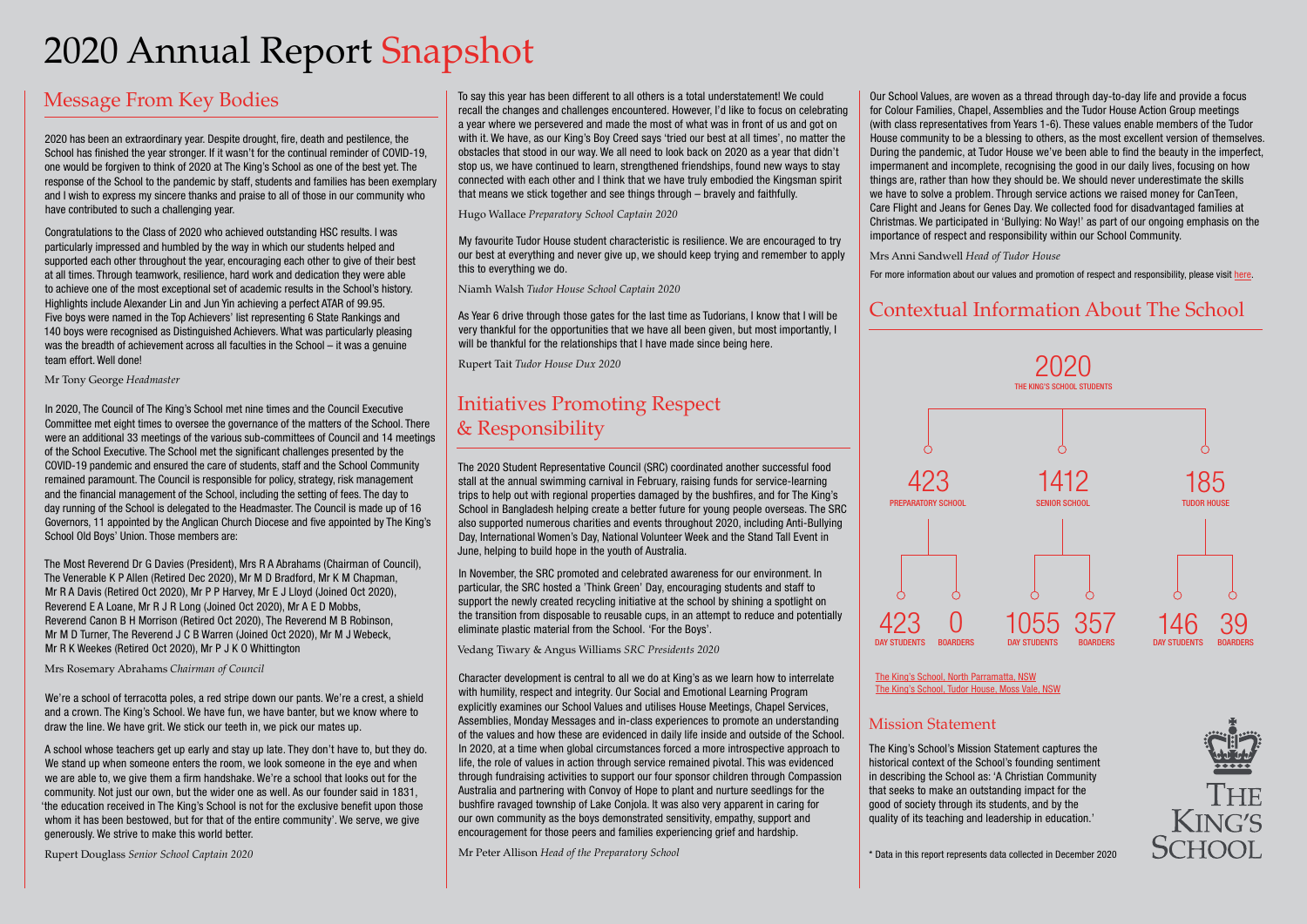# Summary Financial Information



# Academic Standards

### INDIVIDUAL STUDENT RESULTS

### Top NSW Achievers' List – Top 1% in the State

Alexander Lin 99.95, Jun Yin 99.95, Jinyoung Kim 99.90, Neil Lathigara 99.70, Matthew Kearney 99.70, Rupert Douglass 99.65, Harry Wruck 99.50, Michael Bai 99.40, Nathan Yuen 99.30, Thomas Bray 99.30, James Mead 99.30, Noah Clarke 99.25, Edward Morgan 99.15, Ryan Wadsworth 99.15, Andrew Prideaux 99.00, Callum Taylor 99.00

### Individual Subject Rankings – 6 Top NSW Rankings

| Max Ma               | <b>Mathematics Advanced</b>    | 6th NSW Rank  |
|----------------------|--------------------------------|---------------|
| Jun Yin              | <b>Physics</b>                 | 6th NSW Rank  |
| Alexander Lin        | Chemistry                      | 7th NSW Rank  |
| Alexander Lin        | <b>Mathematics Extension 1</b> | 8th NSW Rank  |
| <b>Edward Morgan</b> | <b>Modern History</b>          | 10th NSW Rank |
| Ryan Wadsworth       | <b>Business Studies</b>        | 17th NSW Rank |

All students in the Mathematics Extension 2 2 Unit course received a (notional) Band 6 Result, with Max Ma (Year 11 Accelerant) attaching a Perfect score in Mathematics Advanced 2 Unit. All students in German Extension and Music Extension received E4 results.

### All Rounders' List NSW Ranking – Above 90%

#### FOR SCORING 90% OR ABOVE IN 10 OR MORE UNITS.

Benjamin Addison, Michael Bai, Thomas Bray, Noah Clarke, Mackenzie Cooke, Rupert Douglass, Samuel Hines, Samuel Hooper, Matthew Kearney, Jinyoung Kim, Neil Lathigara, Alexander Lin, Justin Lu, James Mead, Richard Mills, Edward Morgan, Lachlan Owen, Andre Prideaux, Kavin Sivanathan, Miles Stewart, Vedang Tiwary, Ryan Wadsworth, Harry Wruck, Jun Yin, Nathan Yuen

### Nominations – 52

Highest record in The King's School history of nominations (52) for subjects with practical components for possible inclusion in displays or performance next year: Design and Technology (3), Drama (21), Industrial Technology (19), Music (2) and Visual Arts (7). 1 Selection - Set Design

Note: On Stage Group Performance Nominations were not applicable in 2020 due to COVID-19.

# Academic Standards



### ACADEMIC OUTCOMES ANALYSIS



### TERTIARY INSTITUTION PLACES



As NAPLAN assessments were cancelled in 2020 due to COVID-19, the most recent information relates to 2019 NAPLAN results which are available on the [My School](https://myschool.edu.au/) website.

The King's School and Tudor House are rated in different clusters for NAPLAN standards. For a more detailed analysis of NAPLAN results click below.

[The King's School, North Parramatta, NSW](https://www.myschool.edu.au/school/43883)  [The King's School, Tudor House, Moss Vale, NSW](https://www.myschool.edu.au/school/44005)

This graph illustrates the distribution of ATAR Results 2001 – 2020. Over several years, HSC results from the tail of the cohort continue to improve and our middle cohort results continue

Typical range of ATAR marks achieved by cohort.

Results and Stories 2020, please download the [HSC Academic Results and Stories 20](https://issuu.com/thekingsschool_official/docs/kings_hsc_results_and_success_stories_online)20.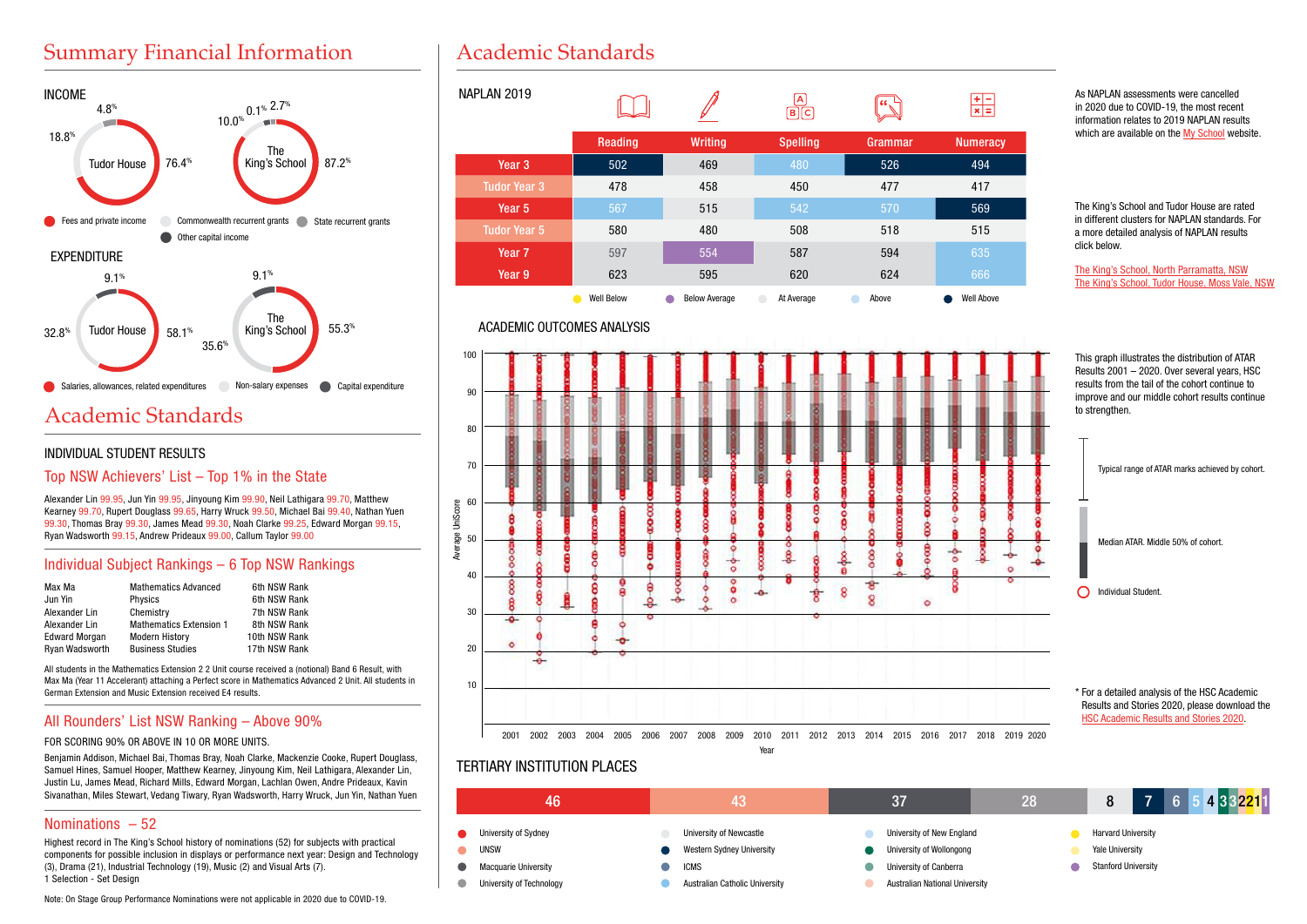# Academic Standards



• 13 students or 5% of students undertook VET courses. 100% of Year 12 students attained a Year 12 certificate or VET qualification.

• 0 students required a ROSA certificate.

### Teacher Professional Learning Attendance



Indigenous nor Torres Strait Islander. This is not mandatory due to the Privacy Act.

# Student Attendance

### SCHOOL RETENTION RATE

• 93.6% of students who completed Year 12 in 2020 completed Year 10 in 2018

#### Average Year Level Attendance

| Year 12                                  | 97.57%            |  |
|------------------------------------------|-------------------|--|
| Year 11                                  | 95.62%            |  |
| Year 10                                  | 96.48%            |  |
| Year 9                                   | 96.82%            |  |
| Year <sub>8</sub>                        | 96.75%            |  |
| Year <sub>7</sub>                        | 97.02%            |  |
| Year <sub>6</sub>                        | 95.03%            |  |
| Year <sub>6</sub>                        | 94.20%            |  |
| Year 5                                   | 95.57%            |  |
| Year <sub>5</sub>                        | 95.83%            |  |
| Year 4                                   | 95.29%            |  |
| Year 4                                   | 94.86%            |  |
| Year <sub>3</sub>                        | 96.27%            |  |
| Year <sub>3</sub>                        | 94.81%            |  |
| Year $2$                                 | 94.09%            |  |
| Year <sub>2</sub>                        | 95.12%            |  |
| Year 1                                   | 94.91%            |  |
| Year 1                                   | 92.73%            |  |
| Kinder                                   | 95.27%            |  |
| Kinder                                   | 94.99%            |  |
| Pre Kinder                               | 95.39%            |  |
| <b>Pre Kinder</b>                        | 97.37%            |  |
| The King's School - Total Average 96.41% |                   |  |
| Tudor House - Total Average 94.92%       |                   |  |
| Tudor House •                            | The King's School |  |